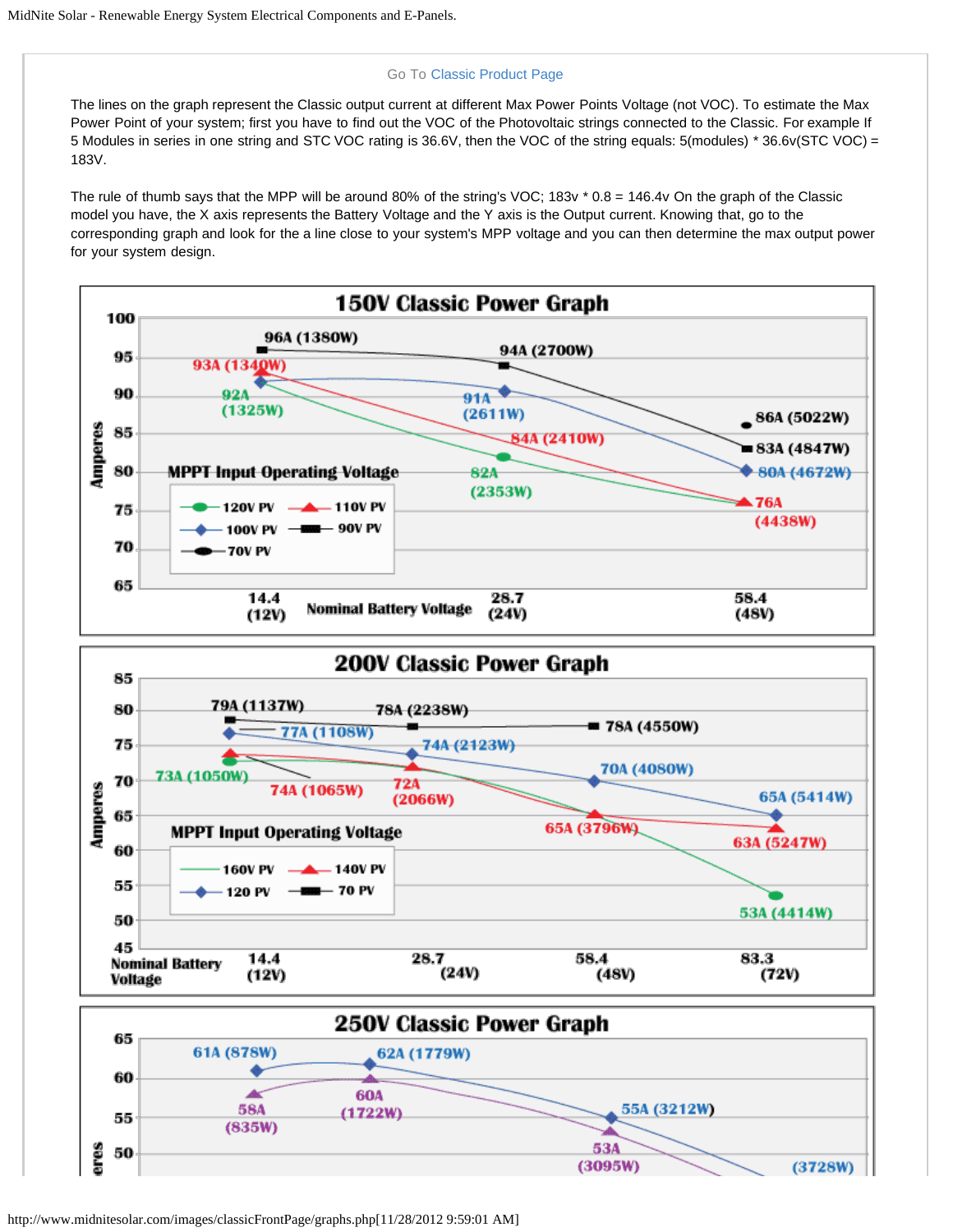

[HOME](http://www.midnitesolar.com/index.php) | [COMPANY](http://www.midnitesolar.com/company.php) | [DOCUMENTS](http://www.midnitesolar.com/documentIndex.php) | [GALLERY](http://www.midnitesolar.com/galleryIndex.php) | [PRODUCTS](http://www.midnitesolar.com/productCat.php) | [SCHEDULE](http://www.midnitesolar.com/schedule.php) | [FIRMWARE](http://www.midnitesolar.com/firmware.php) | [SUPPORT](http://www.midnitesolar.com/support.php) | [PRICE LIST](http://www.midnitesolar.com/printPriceList.php) [FORUM](http://www.midnitesolar.com/smf_forum/index.php) | [WHERE TO BUY](http://www.midnitesolar.com/distributors_stocking.php) | [TESTIMONIALS](http://www.midnitesolar.com/testimonials.php) | [FACEBOOK](http://www.facebook.com/pages/MidNite-Solar-Inc/193581257325291)

© 2012 MidNite Solar.